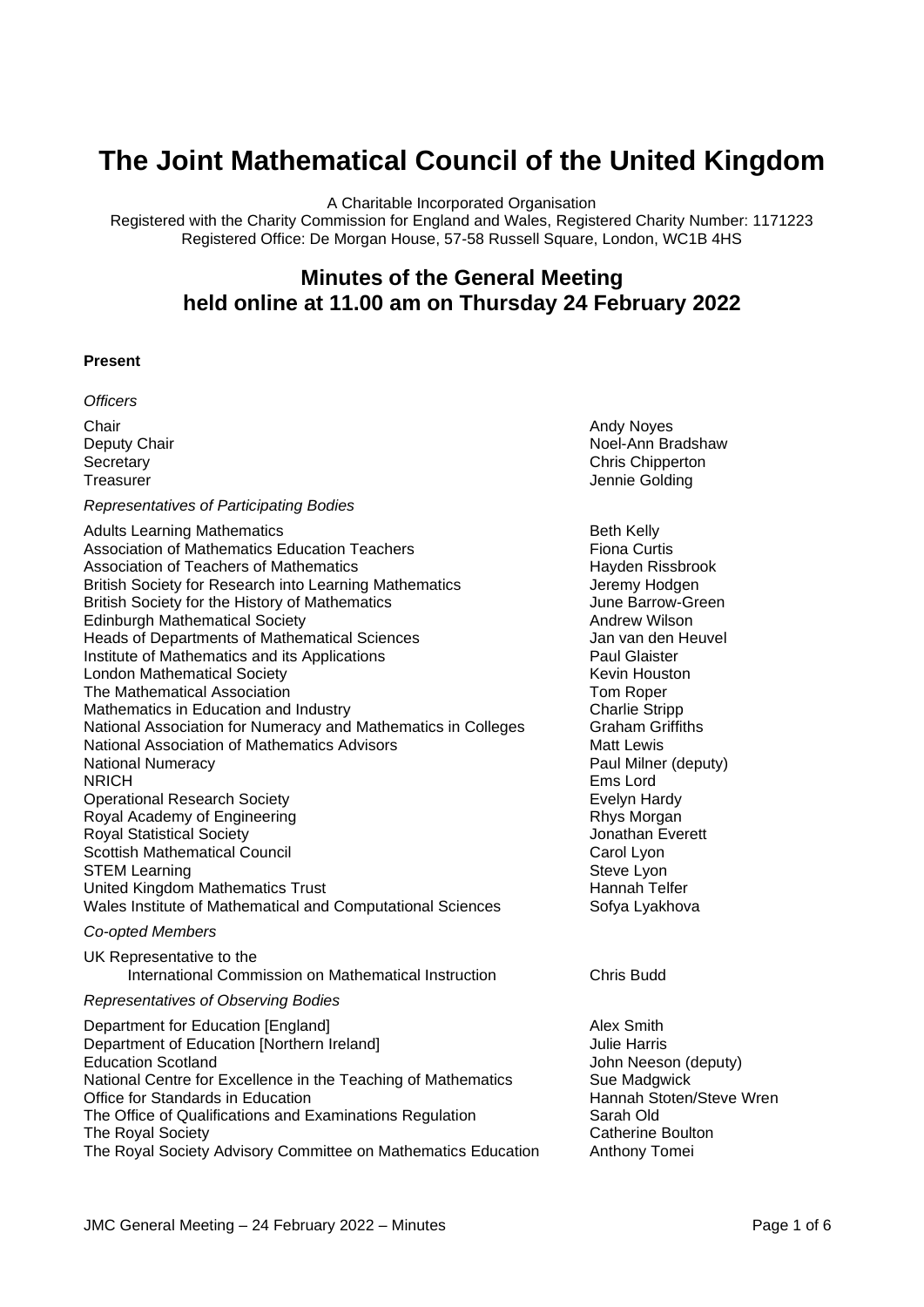Scottish Qualifications Authority **Supersets** Sue Pope Sue Pope Welsh Government Education Department **Peters** Pete Kennedy

# **1 Introduction**

1.1 **Welcome** The Chair welcomed everyone present and opened the meeting.

The Chair thanked those representatives who had submitted reports. However, it was evident that these were smaller in number than usual. All Participating Bodies were encouraged to submit one as they helped the Council and the community gain a valuable insight of what is happening in the community.

Shorter items for discussion can be raised away from reports as well as within them. Such items can be included in the agenda for the morning session.

- 1.2 **Practical Arrangements** As with the November meeting, representatives from Observing Bodies were to be invited to give verbal reports which would not be minuted.
- 1.3 **Apologies for absence** Apologies for absence were received from: Sam Sims (National Numeracy), Pamela Di Nardo (Education Scotland); Sofya Lyakhova (WICMS)

New members and deputies were welcomed to the meeting.

#### **2 Minutes of the meeting held on 11 November 2021**

2.1 **Approval of the minutes of the meeting on Thursday 11 November** The minutes were approved.

Re. Item 9.2 – The action had been carried out and the Digital Technology and Mathematics Education Working Party formed (see 10.1).

Re. Item 13 – The summary produced by the Chair was agreed to be appropriate.

2.2 **Matters arising not elsewhere on the agenda** There were no matters arising not appearing elsewhere on the agenda.

#### **3 Reports from Trustees**

3.1 **Chair** The Chair's report was noted.

Although a later agenda item, particular attention was drawn to the proposal for a National Academy for Mathematical Sciences (NAMS). With the Green Paper and Town Hall Meeting, there had been an interesting process and there was still much thinking to be done. The Chair had reported that he had been invited to join the Task and Finish Group which was due to meet the following week.

The Chair also reported that he had met with colleagues from Ofsted. The forthcoming Subject Review had been discussed and the possibility of the Chair brokering involvement of Council in some way.

- 3.2 **Deputy Chair** The Deputy Chair informed Council that the Trustees were continuing to look to improve communication through social media. To aid this, a call for expressions of interest in the role of Social Media Lead had been drafted and would be circulated following the meeting. Council was asked to do all they could to publicise the call and to bring it to the attention of any individuals for whom it may be of interest. **Action: Secretary; All**
- 3.3 **Secretary** The Secretary's report was noted.

In respect of the impending call for nominations for Secretary, it was questioned whether the current incumbent was eligible to stand again and, if so, was he willing to be nominated. The Secretary confirmed that he is eligible to be nominated for a second term and is willing to be nominated.

#### 3.4 **Treasurer** The Treasurer's report was noted.

The Treasurer further reported that reminders had been sent to the small number of organisations whose subscriptions were outstanding.

The underspend shown in the accounts was clarified as being due to the pandemic continuing which had prevented the planned face-to-face meetings; there was still some outstanding spend on projects. As a result, the treasurer is confident about the level of subscriptions going forward.

# **4 Reports from Committees**

4.2 **MMSA** The report was noted.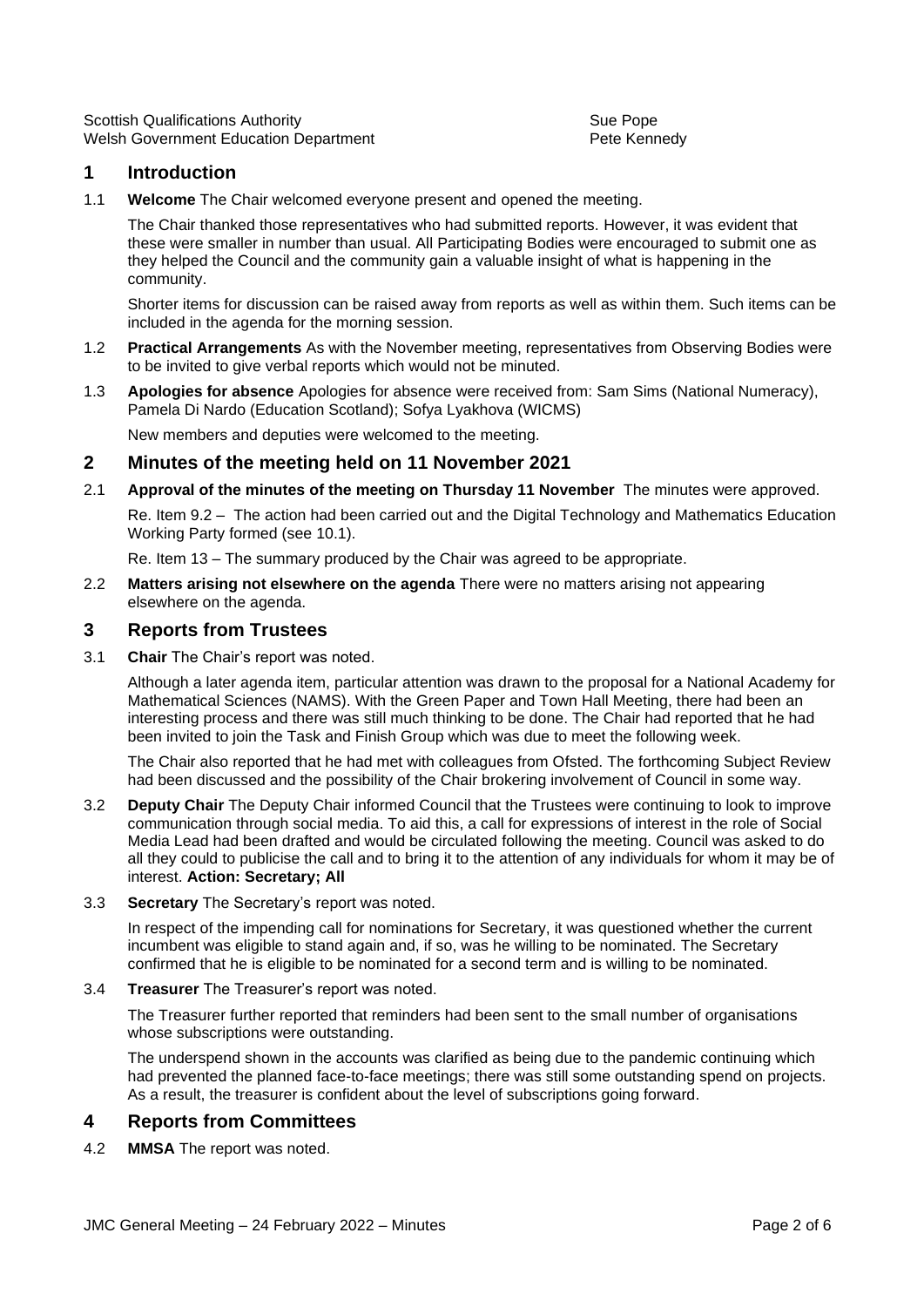The name for an amalgamated organisation was questioned. In response, it was stated that a great many permutations had been tried and the Association for Mathematics in Education had been the proposal with the greatest consensus.

# **5 Reports from Participating Bodies**

The reports were noted.

# **6 Reports from Observing Bodies**

Oral reports were received. In line with Council practice minutes of were not taken.

#### **7 Reports from Meetings**

The were no reports.

#### **8 Discussion of Reports**

# **9 National Academy for Mathematical Sciences**

The Chair outlined the recent history of the proposal for the formation of a National Academy for Mathematical Sciences (NAMS) which was initially proposed in the Bond Review. This included the publication of a Green Paper and a Town Hall Meeting which had been followed by an Extraordinary General Meeting of JMC after which a response to the consultation had been finalised and circulated.

The general view taken by Trustees is that JMC should be 'round the table' in as constructive way as possible.

NAMS would seek to provide a single, unified voice for the mathematical sciences community much as JMC once did for mathematics education.

The latest proposal has brought in education as one of five functions: Policy Affairs, ED&I Affairs, Practitioner Affairs, Educational Affairs, and Academic Affairs.

#### **10 Projects**

- 10.1 **Digital Technology and Mathematics Education Working Group**
- 10.2 **Mathematics Education 5-14 and Gender**
- 10.3 **Mathematics Education 14-18 and Gender**

#### **11 Meet the Council**

#### **Mathematics in Education and Industry (MEI)**

MEI is an independent charity with three core aims: to raise the quality of maths education; to improve social equity through access to high-quality maths education; to promote the relevance of maths education to everyone – in the workplace, in everyday life, and for active citizenship.

Through its involvement in NCETM and the forty Maths Hubs, and AMSP, MEI has good reach.

It has about 70 staff and employs maths education experts with extensive classroom experience from primary through to post-16 and Further Mathematics.

MEI works to develop the mathematics curriculum including acting behind the scenes and responding to consultations, teacher development, and the development of resources. It plays a leading role in national programmes (AMSP, NCETM).

With strong mathematical values, MEI promotes the appreciation of both the beauty and utility of the subject, and that mathematics is a logically connected whole. It also promotes mathematical thinking, relevant uses and applications, and collaborative working.

Current projects and programmes include AMSP, NCETM, data science, the Mathematics Excellence Partnership in Stoke-on-Trent, and supporting students to achieve A\* at A level (with Imperial College). MEI has concerns about the position of resits for students not achieving a minimum of grade 4 in GCSE mathematics.

It was asked whether MEI talked to and/or collaborated with other subject areas. In response, it was stated that Core Maths had links with geography, psychology, social sciences ad biology. Additionally, the reformed A levels have more maths content for a number of subjects. MEI is keen to promote and strengthen connections.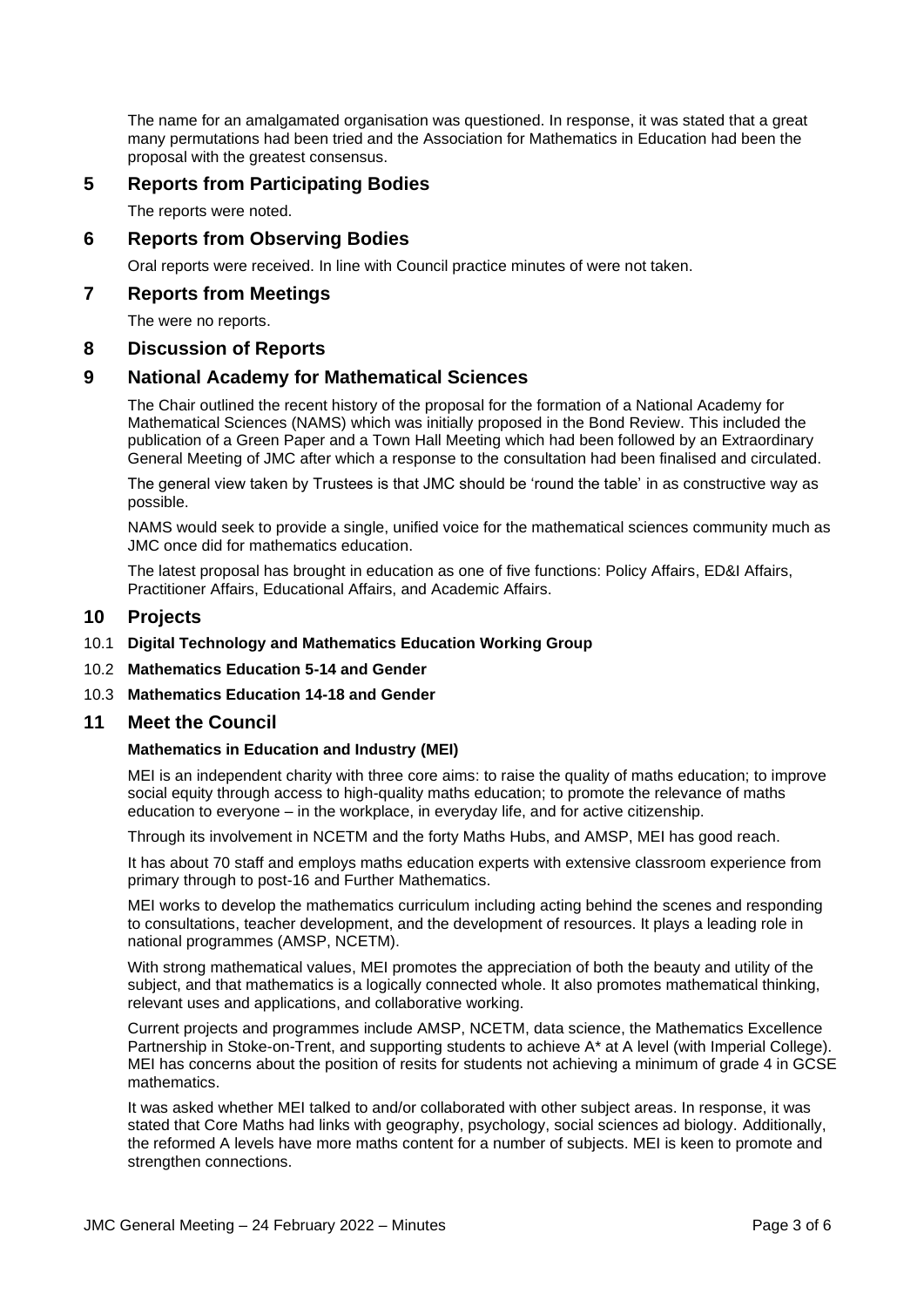# **12 Any other business not elsewhere on the agenda**

#### **Consideration of the Education and Training Foundation (ETF) as an Observing Body**

A proposal was put to the Council that ETF became an Observing Body. ETF supports teachers and teaching in FE and has a lead for mathematics.

Questions arose concerning the process and to what extent organisations apply or are invited to become members of Council.

It was agreed that the process for gaining membership be looked into **Action: Chair; Trustees** and that a more formal, written proposal for ETF's membership be presented at the June meeting. **Action: Graham Griffiths**

# **13 Discussion: The Mathematics Education Pipeline**

#### **HEI (Cathy Hobbs, UWE Bristol) and Charlie Ball (JISC)**

Analysis of intake to mathematical science degrees in the UK over the last ten years appears to be static at around 8,500. However, this masks some significant variations and there looks to be a problem with entry to undergraduate mathematical sciences degrees. While there has been a Covid effect, issues have existed prior to this.

Intake was considered by tariff group (high, medium and low). It is worth noting that a B grade is not considered a low grade in any other subject. The high tariff intake is growing strongly while the medium tariff intake is falling gently. The low tariff intake has fallen from 1,000 to less than 400 shared between 15 institutions.

As a consequence, there is a loss of diversity of provision in A\*A\* institutions, and a loss of diversity of intake with students achieving below A\*A\* not being able to study mathematical sciences.

If the trends continue, departments offering low tariff entry will close.

So what?

- Opportunities for pupils from disadvantaged backgrounds/regions to study maths are diminishing.
- Graduate employability for maths grads is high: there is no evidence of an over-supply of maths graduates nationally.
- Mathematics graduates going into teaching are frequently drawn from the middle to low tariff HEIs. Reducing the number of students at these HEIs may impact on teacher recruitment
- Mathematics graduates from high tariff HEIs are more likely to leave their region of domicile (with London a major destination), leading to a loss of maths grads to the regions. This may particularly affect SMEs

There is no evidence that low tariff undergraduates are overburdened and their opportunities are quite similar to other undergraduates. Neither is there any reduction in employability. Medium and low tariff entrants feed teaching PGCEs (high tariff graduates are the most likely to leave) and smaller businesses. The loss of medium and low tariff undergraduates could close off the supply of mathematical science graduates to all but the large employers.

Group discussion followed around three questions:

- What actions do JMC members think might be affecting this issue at school level?
- What questions and data could be usefully analysed to determine if this problem goes beyond a recruitment issue for low tariff HEIs?
- What practical steps might be taken, and by who, to shift trends?

Feedback included the following:

- High tariff graduates tend to leave the local area.
- Cambridge researchers tend not to be home-grown nor female.
- Teachers tend to come from B grade students. Without these the responsibility for promoting teaching falls on high tariff HEIs.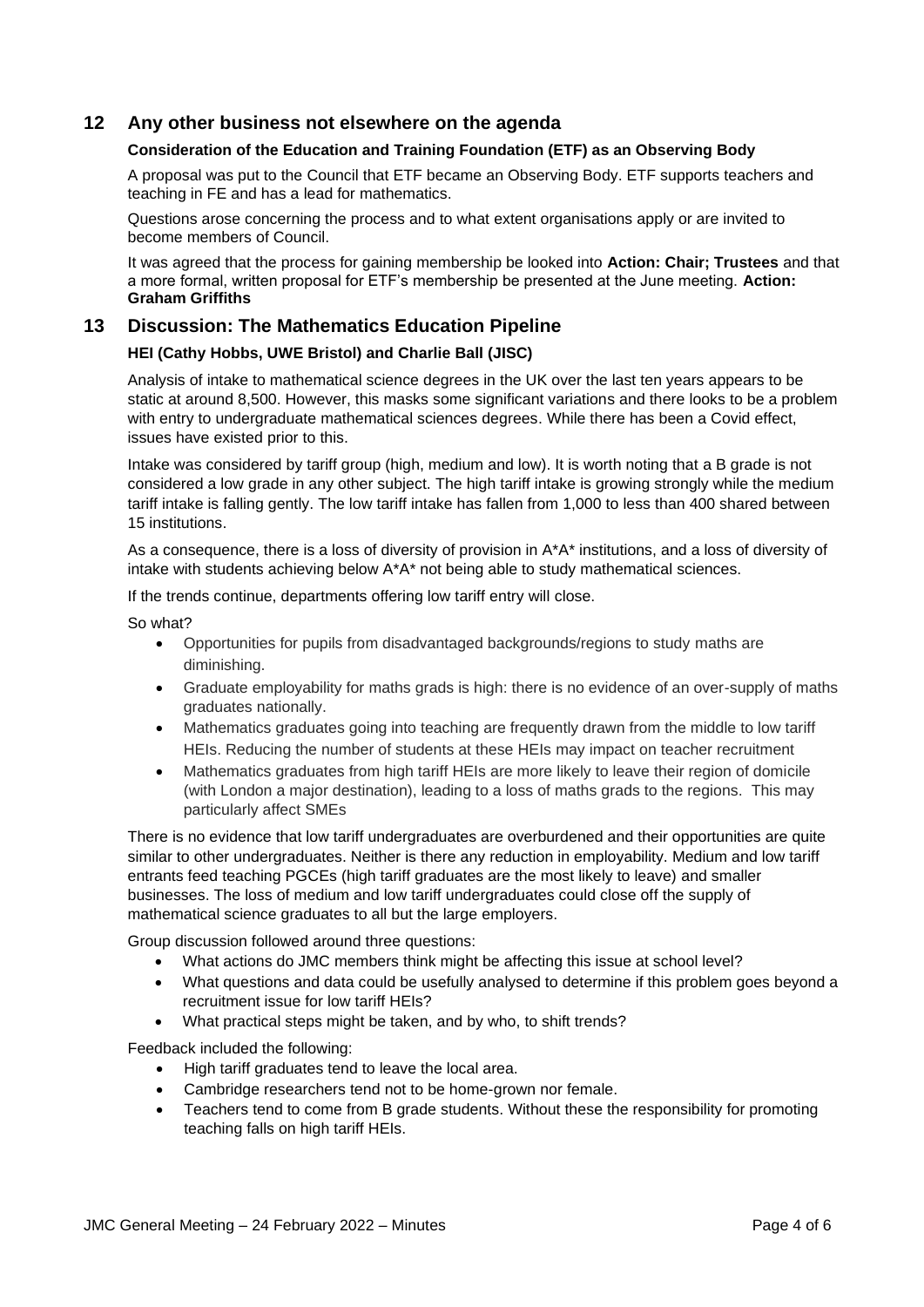- Were Scottish qualifications included? The first report used UCAS data. Websites were used to gain information on Scottish tariffs. There are only a small number of Sottish universities in the high tariff grouping.
- What fraction of high tariff students go into mathematics? There has been a change over the last ten years.

It is hoped to commission further research on this topic.

#### **14-19 Education (Jennie Golding, UCL IoE)**

The outline report has been circulated. JG stated that all aspects of gender were conflated with sex and was binary. She stated that the problem is known and that post-16 participation is skewed in favour of males.

There is little research evidence of gender difference in performance although some exists in narrow aspects such as the mental rotation of 2D and 3D shapes. Differences in affect exist by early primary. There is a connection with language and structure to the ideas they are aligned to.

Mathematics education in the UK was in a state of flux before the pandemic. Structures across the UK have diverged since 2016.

Up to the age of 16, girls enter qualifications in comparable numbers to boys and perform in line with them or better. The variety of assessment has enhanced performance especially for girls.

At A level, Core, Higher and Advanced Higher participation is skewed by gender and is largely the preserve of higher performers. In Northern Ireland the skew (except for Core) is less, but still exists. The effect of reduced AS entries is still unclear.

Key issues are around provision for previously low-attaining students, gender bias within most advanced school mathematics pathways, and under-participation by previously moderate- or highattaining students.

Discussion feedback included:

- The importance of social activities the inclusion of discussion and group work; less purely didactic teaching; opportunities for informal interactions e.g., drop-ins.
- The importance of teaching approaches leading to the making of connections.
- Links to other subjects.
- The nature of the subject GCSE (course work leading onto A level.
- The impact of motivation e.g., career aspirations.
- Concern over the 'pipeline'.
- The ability of students to choose when they have breadth of success.
- The impact of influences such as parents.
- Students' self-perception of their ability and success.

#### **5-14 Education (Maria Pampaka, Manchester)**

The detailed presentation (attached separately) was spoken to. There were many similarities with the findings from the work on the 14-19 age group.

Ems Lord commented that there appeared to be a theme running through that the social side of mathematics learning was important. There is a question as to how schools build in a sense of belonging.

John Neeson commented that there was insufficient research into the teaching and learning of space and movement, and doubted that it is being taught well enough.

Ems Lord stated that the Government has done some work on pattern with publications and training in production. She also drew attention to work by Sue Gifford. The value of cross-phase conversations was highlighted.

# **14 Conclusion**

The Chair thanked everyone present for their contributions and closed the meeting.